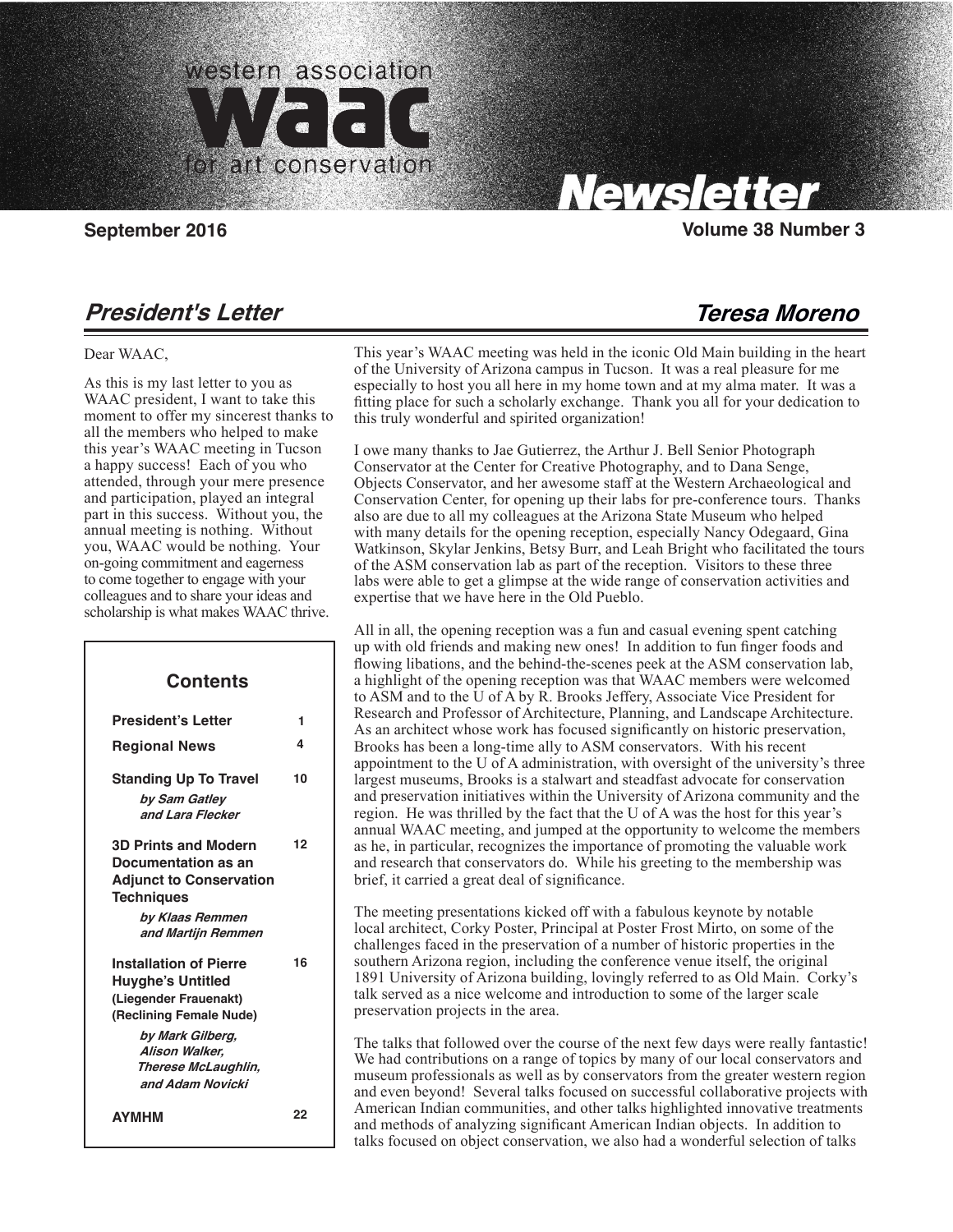related to the conservation of paper documents and photographic materials, some challenges of emergency preparedness and response, and various materials used for treatments. There was a little something for everyone's interest!

The final day of the conference was a real treat, even for us locals. A panel made up of local professionals from a range of fields including architecture, historic preservation and art conservation came together to offer WAAC members a unique view into the overarching effort to preserve one of Arizona's most notable historic landmarks, the Mission San Xavier del Bac!

Bob Vint, historic preservation architect, provided a brief history of the Mission and its preservation. Daniel Morales, Sr. and his son Vincent Morales, Morales Restoration & Builders, Inc., told their story of their family's involvement in the restoration of the Mission's exterior masonry over the course of five generations. Conservators, Suzanne Morris and Aneta Zebala, presented a summary of the assessment and maintenance plan that they developed for the Mission, which has served as a guide for work currently ducted by Mathilde Rubio and Tim Lewis, Tohono Restoration.

Miles Green, Executive Director of Patronato San Xavier, followed by giving an enlightening talk about the challenges of managing a restoration project that is both an historic landmark and a working church within a tribal community. He also presented the history of the establishment of the Patronato and its continuous efforts to fund the on-going preservation of the Mission.

These talks were followed by a field trip out to the Mission where the morning's speakers lead WAAC members on intimate tours of the Mission's interior and exterior. This special panel and the tours of the Mission San Xavier del Bac were coordinated to provide WAAC members with a special look at one of the largest continuous preservation projects in the Southwest. Likewise, the WAAC meeting provided the perfect venue to bring all of these contributors together in a professional forum.

While the meeting proper ended with the tours at San Xavier Mission, the WAAC Angels Project, which took place the following day, was a real demonstration of the spirit and passion of WAAC conservators! In short it was a huge success! The beneficiary of this year's project was the Old Pascua Museum & Yaqui Culture Center, a small tribal museum led by a one-man staff and volunteer director, Guillermo Quiroga.

WAAC participants gathered at the Old Pascua Museum at 9:00 a.m, and Mr. Quiroga gave a brief history and tour of the museum and the Yaqui church and ceremony grounds before the group headed to the Yaqui Resource Center. A team of made up of seventeen conservators, conservation graduate students and conservation intern was joined by at least sixteen members of the Yaqui community and other community volunteers, and together we accomplished most of what we had hoped for the project.

Angels formed teams to work on various projects. Paintings conservators tackled the onerous task of documenting the condition of three large murals (two murals and one nativity scene; each composed of three sheets of plywood.) Objects and textile conservators worked on the condition assessment of various items from the museum collection. Jae Gutierrez from CCP set up a station to teach the Knowledge River students and community members how to carefully remove community photos from old magnetic photo albums. This was a huge help in facilitating the on-going photo archiving project at the museum.

Last but not least, a group of Angels worked tirelessly to design and fabricate an upright storage support for the 9 mural panels. This required serious strategizing with limited time for error, not to mention hours of cutting and hot gluing foam

# **Volume 38 Number 3 President's letter, continued WAAC Newsletter**

**WAAC Newsletter (ISSN 1052-0066**) is a publication of the nonprofit Western Association for Art Conservation (WAAC). It is published three times per year, in January, May, and September. WAAC Newsletter is printed on alkaline paper. Copyright 2016 Western Association for Art Conservation.

**EDITOR**

Carolyn Tallent

**REGIONAL NEWS** Randy Silverman

**HEALTH & SAFETY** Chris Stavroudis

**ARTICLES YOU MAY HAVE MISSED** Susanne Friend

#### **COPY EDITOR** Wendy Partridge

#### **Photocopying**

To make academic course packets that include articles from WAAC Newsletter, contact the authors of the articles directly.

#### **Note to Authors**

Authors of articles and other contributions accepted for publication in WAAC Newsletter assign to WAAC Newsletter the right to publish their work in both print and electronic form and to archive it and make it permanently retrievable electronically. Authors retain copyright, however, and may republish their work in any way they wish.

#### **Disclaimer**

The Western Association for Art Conservation does not recommend particular individuals, businesses, treatments, products, or services. WAAC Newsletter is simply a vehicle for the presentation of information from various sources. Publication of articles or reports in the Newsletter should not be construed as an endorsement of their content by WAAC. Opinions expressed in articles published in the Newsletter are those of the authors.

#### **Internet**

Articles and most columns from past issues of WAAC Newsletter are available on-line at the WAAC website, a part of CoOL (Conservation OnLine) http://cool.conservation-us.org/waac/.

#### **Deadline**

Contributions for the January *Newsletter* should be received by the Editor before **January 30, 2017.**